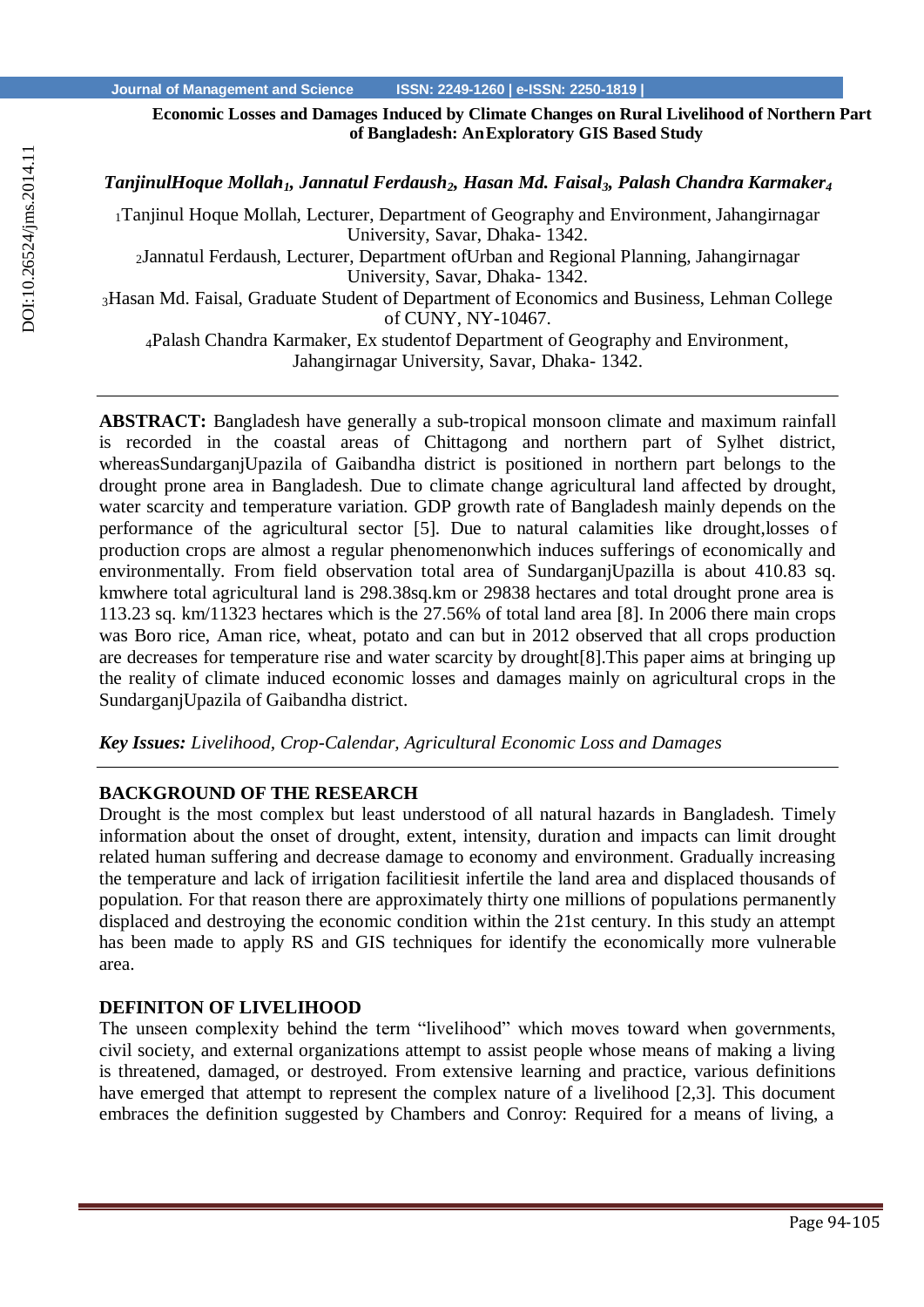livelihood encompasses the capabilities, assets including both material and social resource and activities. A livelihood is sustainable when it can cope with and recover from stress and shocks and maintain or enhance its capabilities and assets both now and in the future, while not undermining the natural resource base [4]. Assets may be a food stores and cash savings, as well as trees, land, livestock, tools, infrastructure and other resources. Assets may also be intangible such as claims one can make for food, work, and assistance as well as access to materials, information, education, health services and employment opportunities.

Another way of understanding the assets, or capitals, that people draw upon to make a living is to categorize them into the following five groups: human, social, natural, physical, financial, and politicalcapitals [1, 7, 10].

| Human capital            | Skills, knowledge, health and ability to work                                                                                                                        |
|--------------------------|----------------------------------------------------------------------------------------------------------------------------------------------------------------------|
| Social capital           | Social resources, including informal networks, membership of formalized groups and<br>relationships of trust that facilitate co-operation and economic opportunities |
| Natural capital          | Natural resources such as land, soil, water, forests and fisheries                                                                                                   |
| <b>Physical capital</b>  | Basic infrastructure, such as roads, water & sanitation, schools, ICT; and producer goods,<br>including tools, livestock and equipment                               |
| <b>Financial capital</b> | Financial resources including savings, credit, and income from employment, trade and<br>remittances                                                                  |

#### **Table 1: Livelihood Assets**

## **1. AIM AND OBJECTIVES**

The main aim of the research is to mapping about the climate induced economic losses and damages on rural livelihood mainly agricultural crops at Sundarganj Upazila of Gaibandha District of Bangladesh. To fulfill this aim there are some objectives, are shown below:

- 1. To know the current land use and land type and to identify the different agricultural yield which was affected by drought in the study area.
- 2. To mapping and analysis the current situation on the basis of economic losses and damages on rural livelihood mainly agricultural crops

# **DATA AND METHODOLOGY**

Two types of data mainly used in this research paper. One is primary and another is secondary data. GPS data overlapped on the satellite image for detecting the current land use. The bellow figure shows the current land use pattern of Sundarganj Upazila in Gaibandha district. The study used primary data and secondary source to meet up the objectives of the study. The study mainly depends upon primary data which has been done through GIS based exploratory observation. Secondary data such as Google earth image, census, Districts Maps, Upazila Maps and Union Maps were used for detailed analysis of the current land use and land type of the study area as well as different agricultural yield which are being affected by drought. The secondary data and literature helps to mapping and analysis the each vulnerable agricultural area on the basis of economic losses and damages on rural livelihood of the study area.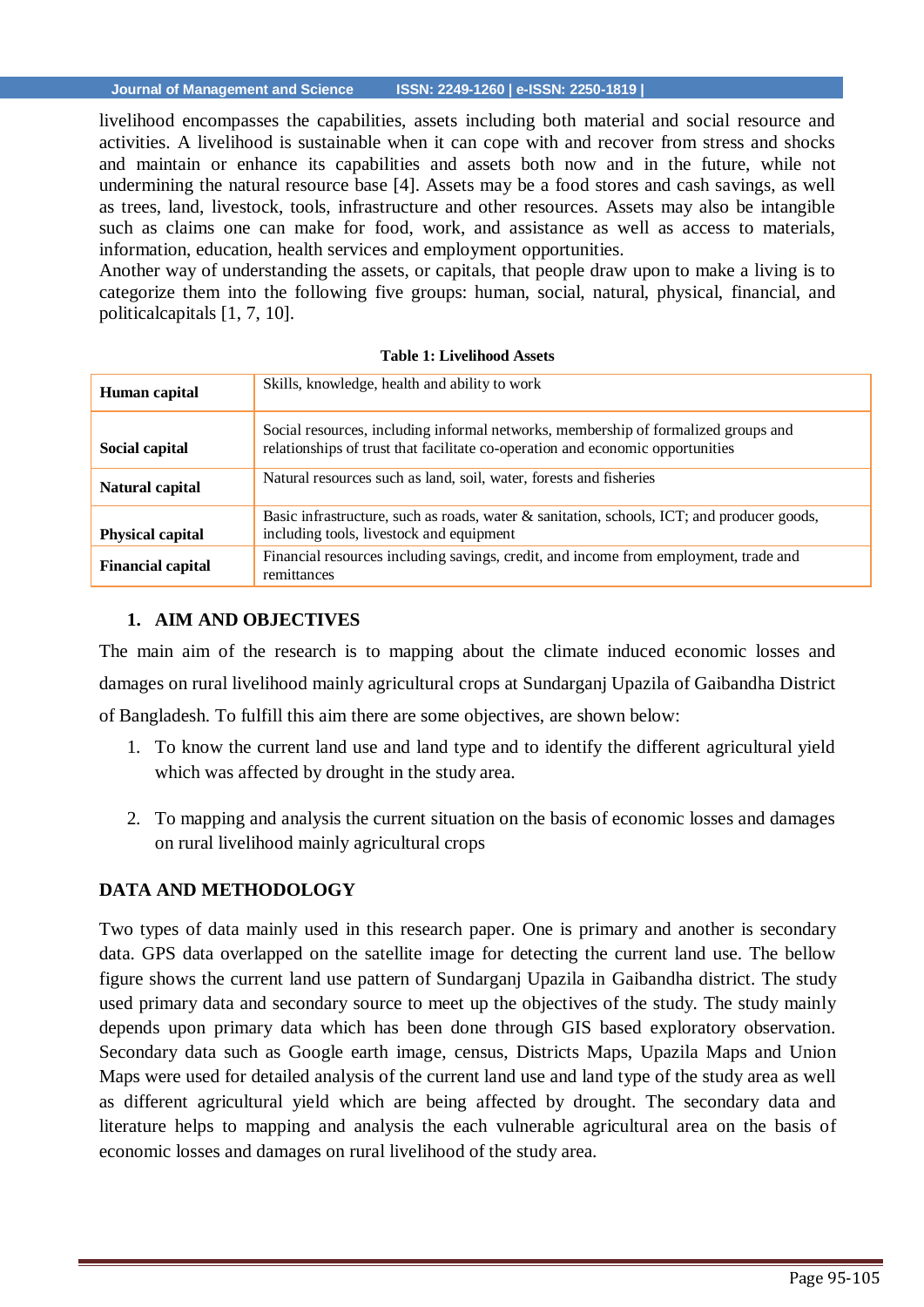#### **Journal of Management and Science ISSN: 2249-1260 | e-ISSN: 2250-1819 |**



Figure 1: Using Google earth image for detecting current land

The figure 2below shows the how to database development on agricultural crops, current land use and land types of the study area. According to this maps crop calendar will be generated whereas total number of crops, their growing period, high labor period, demand selling period, diseases affecting period and most productive period will be accentuated.



Figure 2: GIS and RS based data development on agricultural crops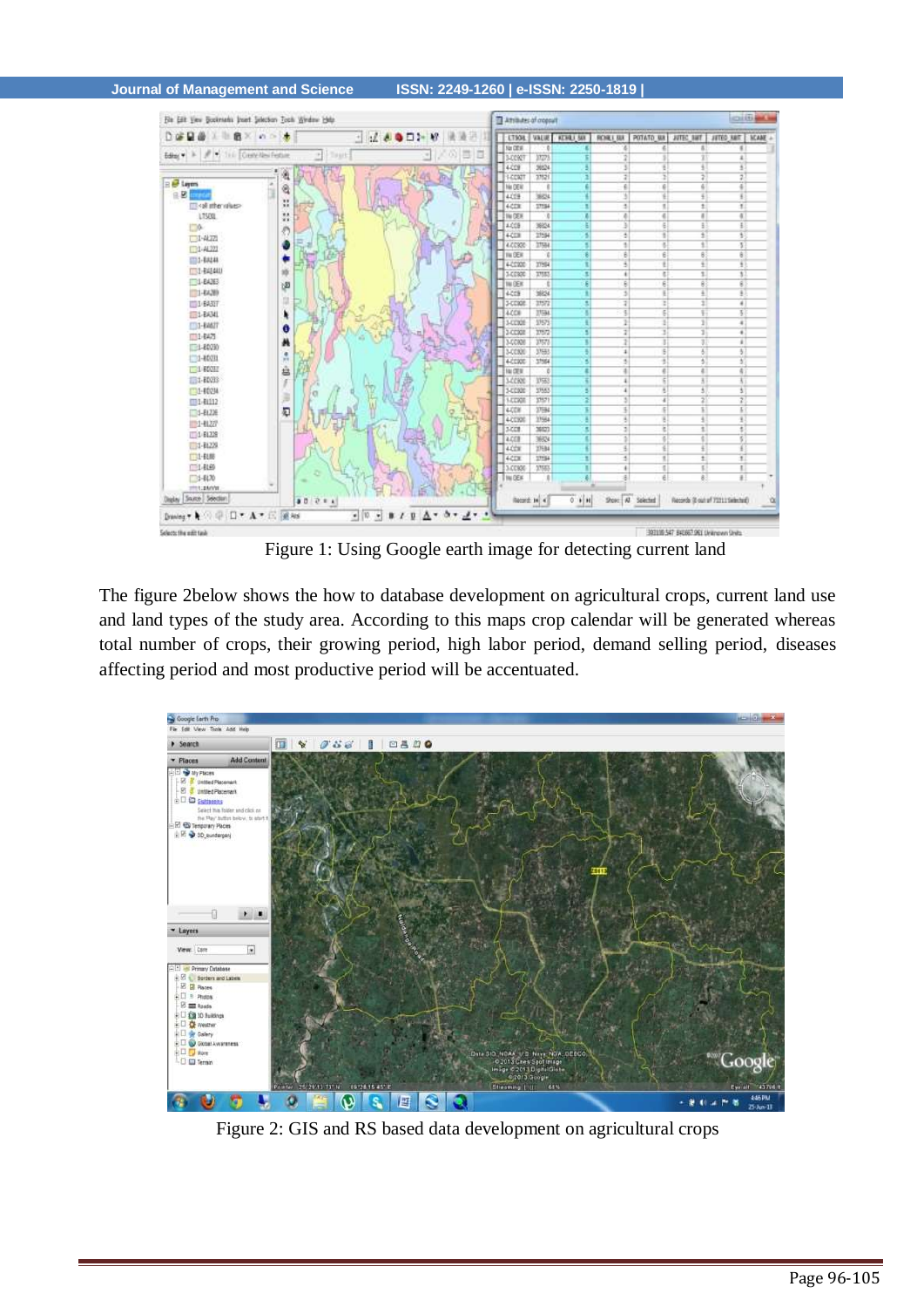## **SELECTION OF THE STUDY AREA**

Three study areas have been selected for the research. These areas are mainly exposed to riverbank erosion, drought and sea level rise.

## **1.5.1 Drought of Sundarganj Upazila in Gaibandha District**

Sundarganj Upazila is situated between 25°22'00'' and 25°38'00'' north latitudes and between 89°22'00'' and 89°42'00'' east longitudes. Sundarganj Upazila with an area of 426.52 sq km is delimited by Pirgacha Upazila and Chilmari Upazila on the north, Gaibandha Sadar and Sadullapur Upazila on the south. Main rivers are Tista, Bhramaputra and Ghaghat. The figure below shows the how to database development on agricultural crops, current land use and land types of the study area. According to this maps crop calendar will be generated whereas total number of crops, their growing period, high labor period, demand selling period, diseases affecting period and most productive period will be accentuated [9].



Figure 3: Study area (Sundarganj Upazila of Gaibandha district, Bangladesh)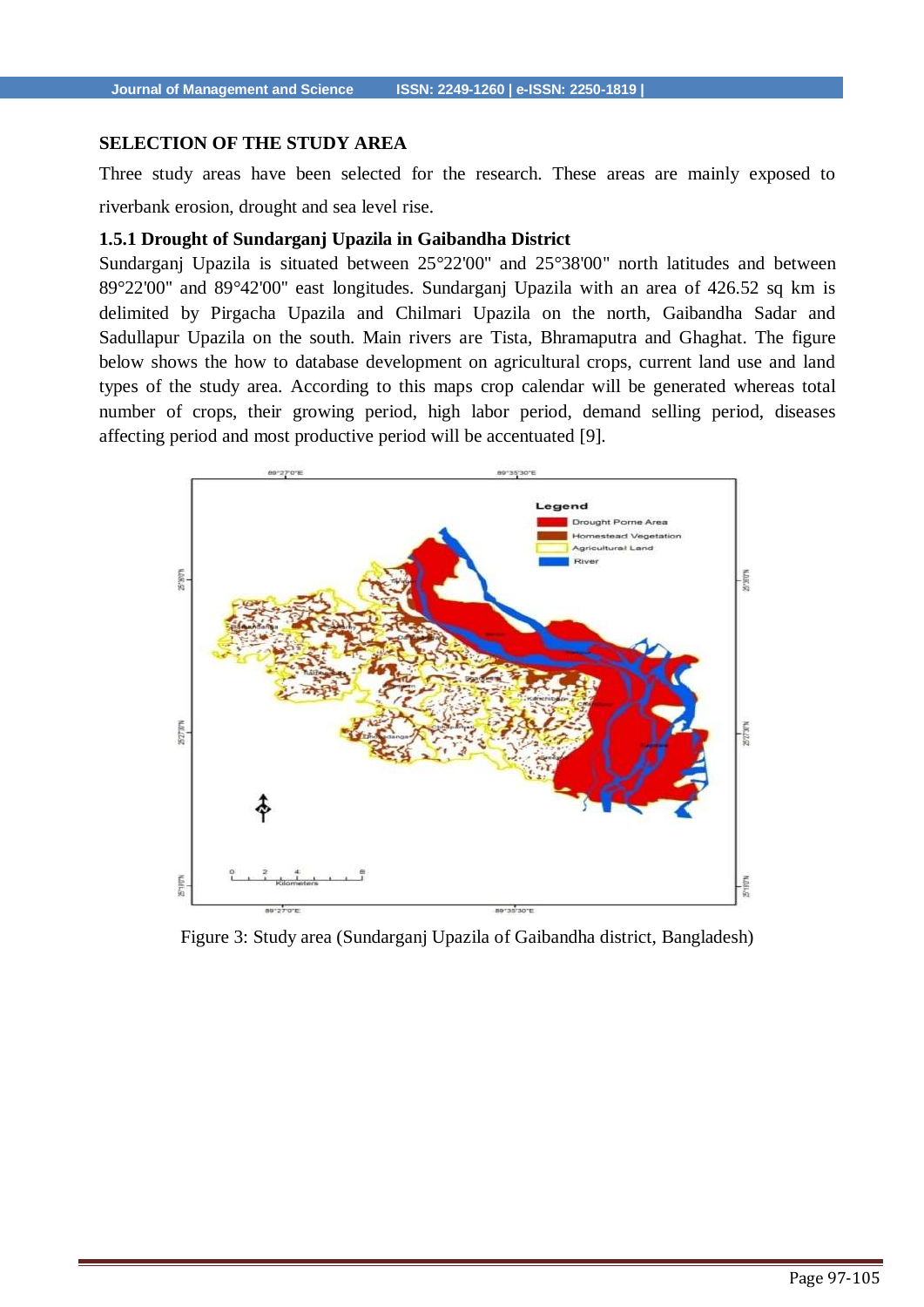

Figure 4: Land use pattern of Sundarganj Upazila

## **DATA ANALYSIS AND FINDINGS**

**Change of Temperature Pattern of Gaibandha during 1976-2011:** The analysis of monthly average maximum and minimum temperature shows that monthly average maximum temperature has increased at the rate of 0.010C per year, whereas monthly average minimum temperature increased at a rate of 0.040C per year. Therefore, changing pattern of monthly average maximum temperature is significantly higher than minimum temperature. On an average, the total change of monthly average maximum and minimum temperature for the particular months has increased about 10C during this period. Moreover, yearly average maximum and minimum temperature has increased at the rate of 0.030C and 0.010C, respectively [8].

|                                         | Area in Hectares | Area in sq km | Total Area in<br>sq km | Percentage (%) |  |  |  |  |  |
|-----------------------------------------|------------------|---------------|------------------------|----------------|--|--|--|--|--|
| Settlement                              | 6790             | 67.9          |                        | 16.53          |  |  |  |  |  |
| Agricultural Land                       | 29838            | 298.38        | 410.83                 | 72.63          |  |  |  |  |  |
| River                                   | 4455             | 44.55         |                        | 10.84          |  |  |  |  |  |
|                                         |                  | 100           |                        |                |  |  |  |  |  |
| Total Drought Prone Area In recent year |                  |               |                        |                |  |  |  |  |  |
| Drought Prone Area                      | 11323            | 113.23        | 410.83                 | 27.56          |  |  |  |  |  |

| Table2: Land features showing different parameters |  |  |  |  |
|----------------------------------------------------|--|--|--|--|
|----------------------------------------------------|--|--|--|--|

At the household level, drought bring misery, suffering, and substantial loss of crops and at the national level, drought not only disrupt economic activities but also significantly reduce future growth potential. The market value of the land of the first grade is Tk 7500 per 0.01 hectare and the third grade is Tk 3000 per 0.01 hectare. Land value of Drought prone area was according to the local people perception approximately Tk 3000 per 0.01 hectare.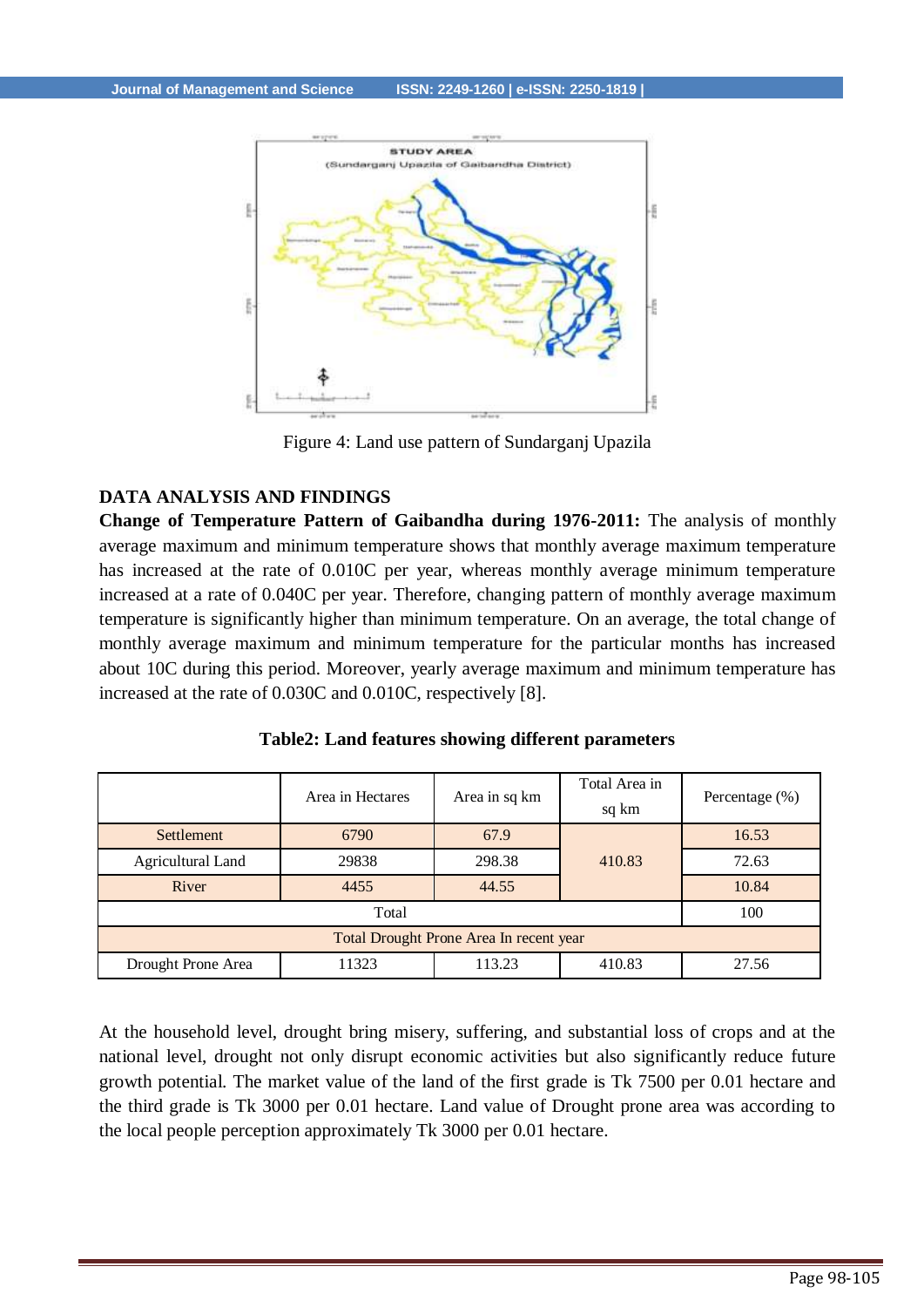# 21 **Journal of Management and Science ISSN: 2249-1260 | e-ISSN: 2250-1819 | Vol.4. No.2 | June'2014**

*Figure 5: Local Crop Calendar for Sundarganj Upazila of Gaibandha District*

| Month/Crops    | January |      | February | March   | April | May      | June     |        | July | August |        | ${\bf September}$ | October |        | November  | December |
|----------------|---------|------|----------|---------|-------|----------|----------|--------|------|--------|--------|-------------------|---------|--------|-----------|----------|
|                | sh      | Magh | Falgun   | Choitro |       | Boishakh | Joishtho | Asharh |      | Srabon | Bhadro | Ashvin            |         | Kartik | Ogrohayon | Pou      |
| Boro rice      |         |      |          |         |       |          |          |        |      |        |        |                   |         |        |           |          |
| Aman rice      |         |      |          |         |       |          |          |        |      |        |        |                   |         |        |           |          |
| Wheat          |         |      |          |         |       |          |          |        |      |        |        |                   |         |        |           |          |
| Maize          |         |      |          |         |       |          |          |        |      |        |        |                   |         |        |           |          |
| Mustard        |         |      |          |         |       |          |          |        |      |        |        |                   |         |        |           |          |
| Coun           |         |      |          |         |       |          |          |        |      |        |        |                   |         |        |           |          |
|                |         |      |          |         |       |          |          |        |      |        |        |                   |         |        |           |          |
| China          |         |      |          |         |       |          |          |        |      |        |        |                   |         |        |           |          |
| Jute           |         |      |          |         |       |          |          |        |      |        |        |                   |         |        |           |          |
| Sweet gourd    |         |      |          |         |       |          |          |        |      |        |        |                   |         |        |           |          |
| Potato         |         |      |          |         |       |          |          |        |      |        |        |                   |         |        |           |          |
| <b>Brinjal</b> |         |      |          |         |       |          |          |        |      |        |        |                   |         |        |           |          |
| Chilli         |         |      |          |         |       |          |          |        |      |        |        |                   |         |        |           |          |
| Bitter gourd   |         |      |          |         |       |          |          |        |      |        |        |                   |         |        |           |          |
| Patal (Palwal) |         |      |          |         |       |          |          |        |      |        |        |                   |         |        |           |          |
|                |         |      |          |         |       |          |          |        |      |        |        |                   |         |        |           |          |
| Onion          |         |      |          |         |       |          |          |        |      |        |        |                   |         |        |           |          |
| Garlic         |         |      |          |         |       |          |          |        |      |        |        |                   |         |        |           |          |
| Hen            |         |      |          |         |       |          |          |        |      |        |        |                   |         |        |           |          |

Figure 5: Local Crop Calendar for Sundarganj Upazila of Gaibandha District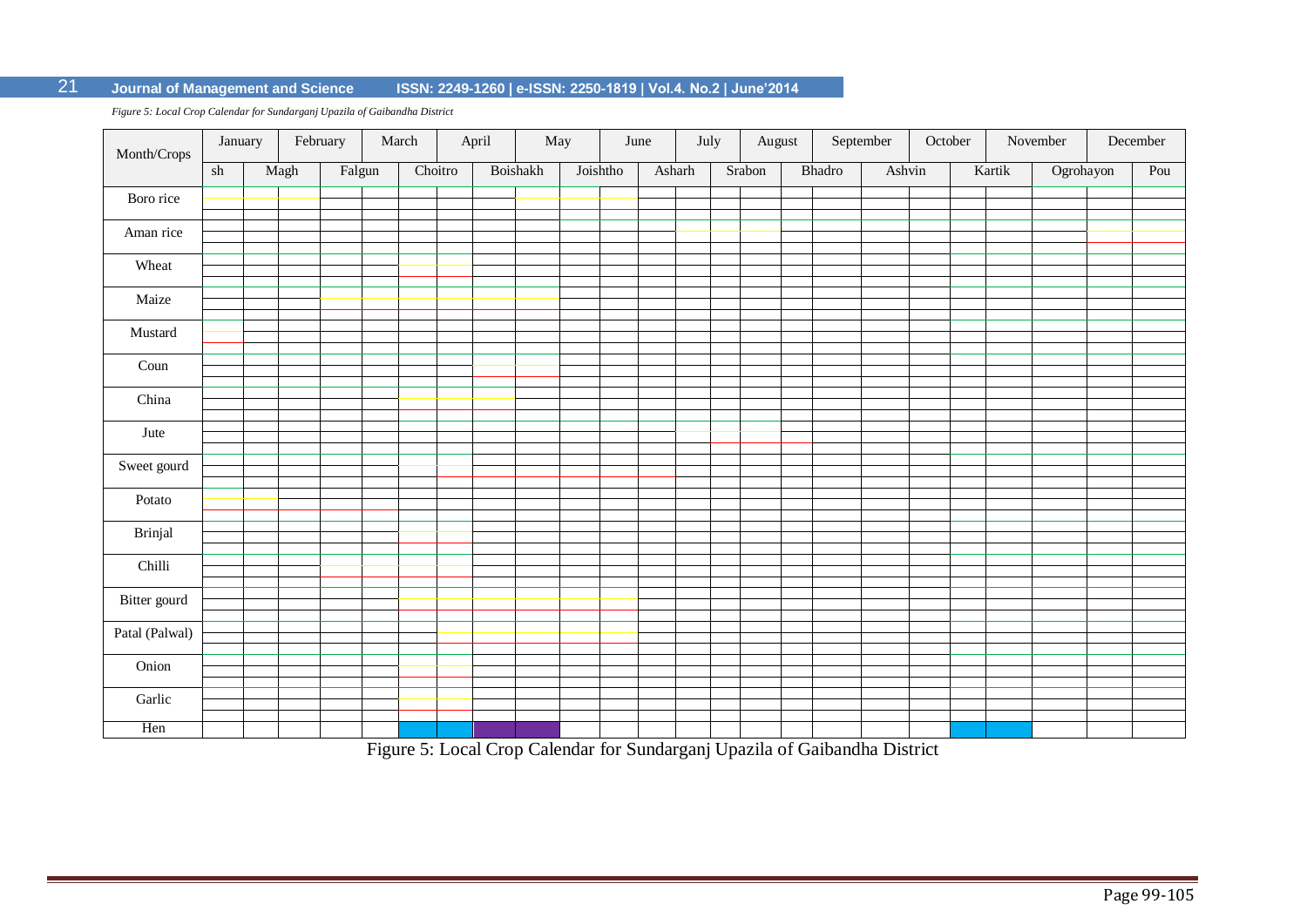# **Indicators:**

- **Growing Period**
- $\overline{\phantom{a}}$ High Labor Demand
- Selling Period  $\mathcal{L}_{\mathcal{A}}$
- Diseases affecting period  $\mathbb{R}^2$
- Most productive period



Figure 6: Economically vulnerable yield of the study area

|  |  |  | Table 3: Increase or decrease of agricultural yield |  |
|--|--|--|-----------------------------------------------------|--|
|--|--|--|-----------------------------------------------------|--|

|                          | Crop<br><b>Types</b> | Area in sq<br>km | 2006                     | 2012             | Current                             | Area in<br><b>Hectares</b> | Total<br>Area in | Percentage<br>(% ) |
|--------------------------|----------------------|------------------|--------------------------|------------------|-------------------------------------|----------------------------|------------------|--------------------|
|                          |                      |                  | Area in<br>sq km         | Area in<br>sq km | Cropland<br>(reduce or<br>increase) |                            | sq km            |                    |
| Settlement               |                      | 67.9             |                          |                  |                                     | 6790                       |                  | 16.53              |
|                          |                      |                  | 298.38                   |                  |                                     | 29838                      |                  |                    |
|                          | <b>Boro Rice</b>     |                  | 198.1                    | 147.1            | $-51$                               | $-5100$                    |                  |                    |
| <b>Agricultural Land</b> | Wheat                |                  | 90.18                    | 95.18            | 5                                   | 500                        | 410.83           | 72.63              |
|                          | Coun                 |                  | 10.1                     | 5.1              | $-5$                                | $-500$                     |                  |                    |
|                          | Peanut               |                  | $\overline{\phantom{0}}$ | 51               | 51                                  | 5100                       |                  |                    |
| River                    |                      | 44.55            |                          |                  |                                     | 4455                       |                  | 10.84              |
|                          |                      |                  | Total                    |                  |                                     |                            |                  | 100                |
| Drought Prone<br>Area    |                      | 113.23           |                          |                  |                                     | 11323                      | 410.83           | 27.56              |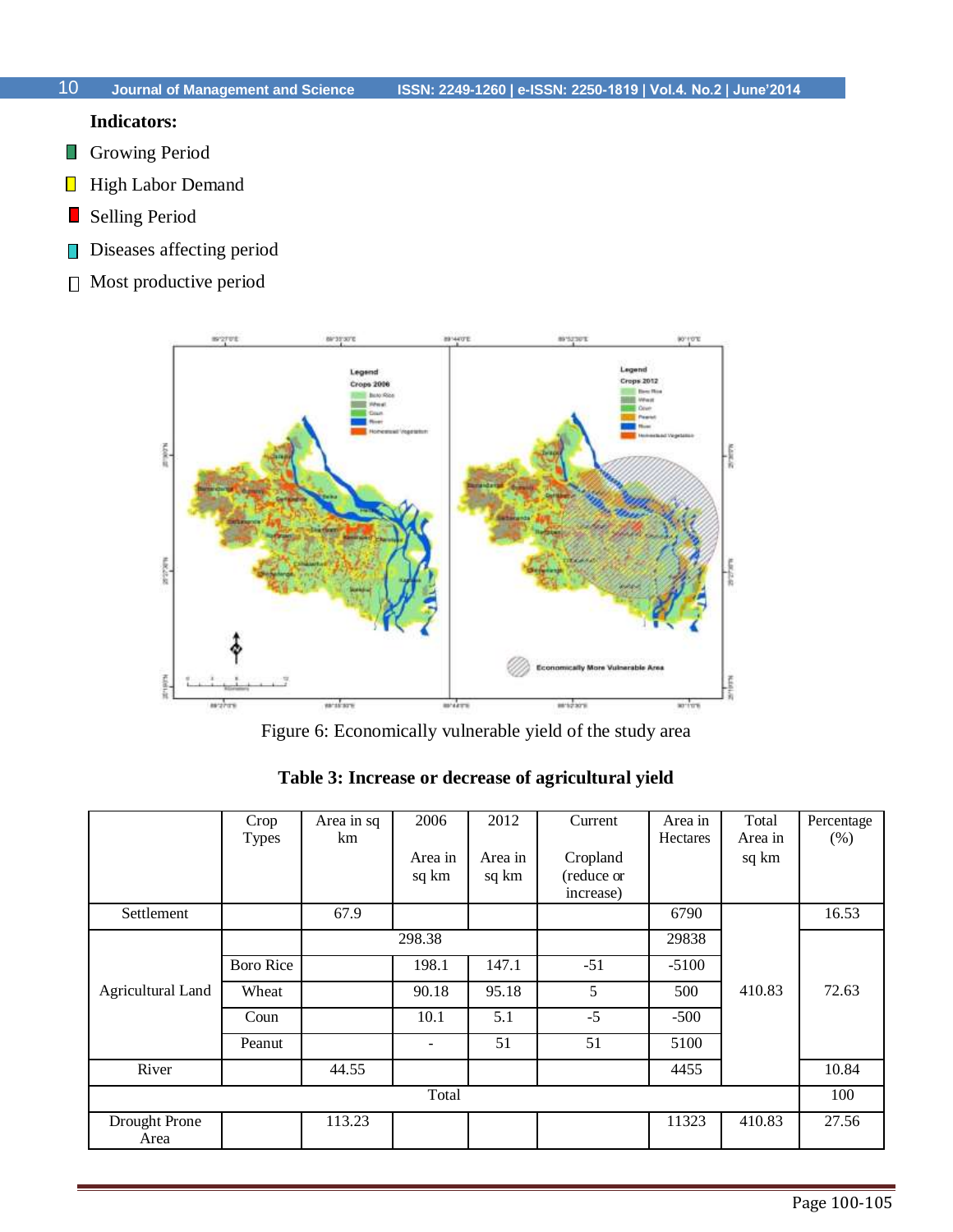Total area of SundarganjUpazilla is about 410.83 sq. km. Eastern part of this area is surrounded by river which covers the area of 44.55 sq. km. which is 10.84% of total area and total settlement area is 67.90 sq. km. 16.53% 0f total area. The above table representing total agricultural land 298.38 sq. km. or 29838 hectares covering major parts of total area as 72.63% and total drought prone area is 113.23 sq. km/11323 hectares which is the 27.56% of total land area [8]. From field observation it is noticed that the main crop types of this area are Boro rice, Wheat, Caon, Peanut etc. But because of water scarcity (caused by change of river flow) and temperature rise some of this crops cultivation rate is increasing and decreasing. The crops which are suitable in high temperature and drought prone area are cultivating more and the crops which need more water and less temperature are cultivating less. The above table representing us various crop cultivated area at two different years respectively 2006, 2012. The ascending and descending of cultivation rate are described here:

**Boro rice:** Here in 2006 Boro cultivated area was 198.10 sq. km. which decreased at the area of 147.10 sq. km. in 2012, because of being water suitable crops Boro rice cultivation area decreased at the rate of 5100 hectares.

**Wheat:** In 2006, 90.18 sq. km. area was cultivated with wheat crops. Wheat can grow well in dry area, for that reason drought is not the major obstacle of wheat production. It is observed that wheat cultivated land increased at 9518 sq. km. area in 2012. The increment rate is about 500 hectares.

**Peanut:**Dry area is suitable for peanut cultivation. With the rise of temperature and heat and change of river flow the area.

**Caon:**Caon cultivation area was 10.10 sq. km. in 2006 and 5.1 sq. km. in 2012. The cultivation area vastly decreased here with almost half of the total area 500 hectares. Caon is turning into dry area and the local people concerned in peanut cultivation. From field observation it is estimated that, in 2012 peanut was cultivated at the area of 5100 hectares.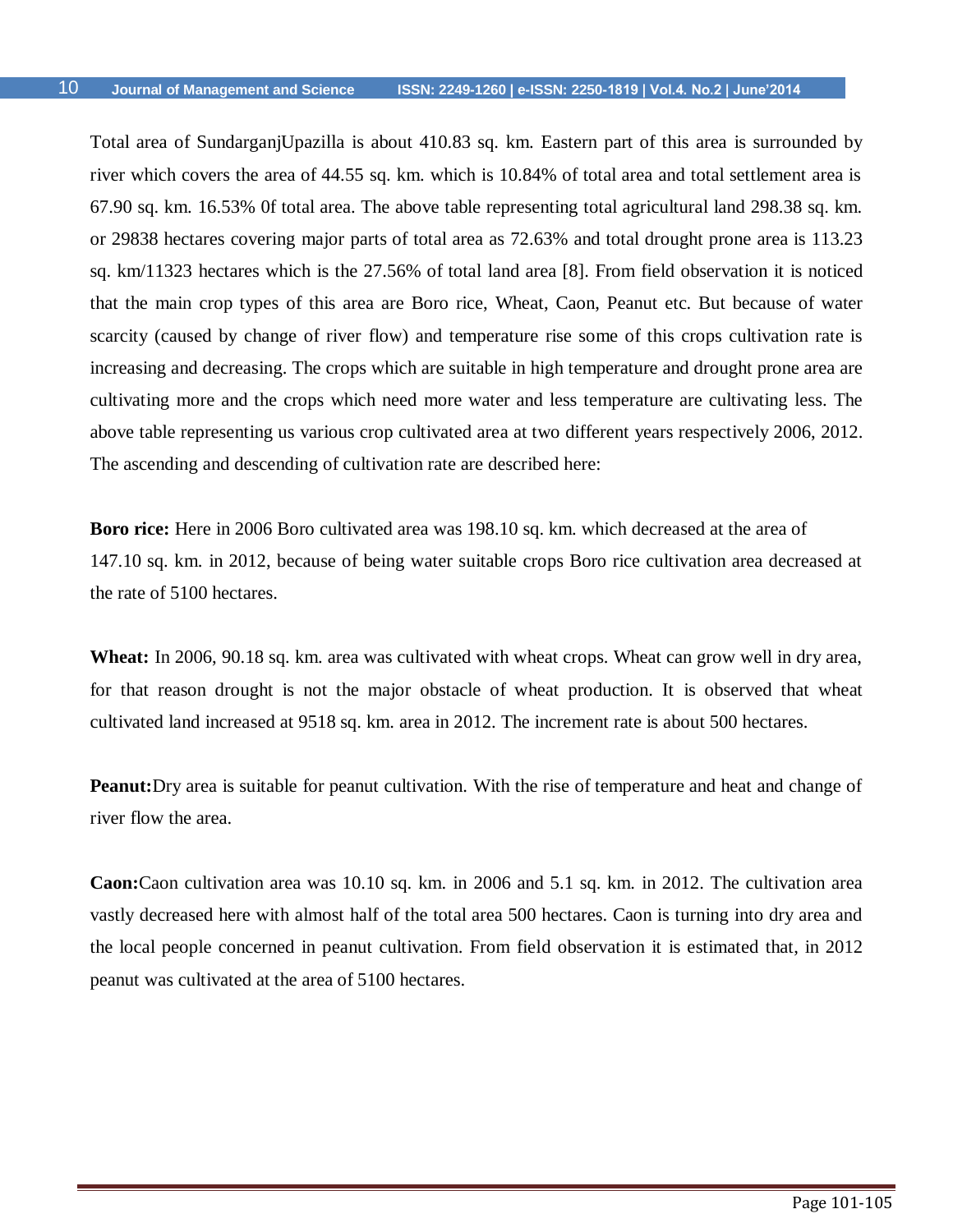|                       | Crop Types          | Area<br>in sq<br>km | 2006<br>Area in<br>sq km | 2012<br>Area<br>in sq<br>km | Current<br>Cropland (reduce<br>or increase) sq km | Area in<br>Hectares | Total<br>Area in<br>sq km | Percentage<br>(% ) |  |
|-----------------------|---------------------|---------------------|--------------------------|-----------------------------|---------------------------------------------------|---------------------|---------------------------|--------------------|--|
| Settlement            |                     | 67.90               |                          |                             |                                                   | 6790                |                           | 16.53              |  |
|                       |                     |                     | 298.38                   |                             |                                                   | 29838               |                           |                    |  |
|                       | Aman Rice           |                     | 250.28                   | 150.1<br>8                  | $-100.10$                                         | $-10010$            |                           |                    |  |
| Agricultural          | Potato              |                     | 48.10                    | 38.10                       | $-13.13$                                          | $-1000$             |                           |                    |  |
| Land                  | Drougt Porn<br>area |                     |                          |                             | 113.23                                            | 11323               | 410.83                    | 72.63              |  |
| River                 |                     | 44.55               |                          |                             |                                                   | 4455                |                           | 10.84              |  |
| Total                 |                     |                     |                          |                             |                                                   |                     |                           |                    |  |
| Drought<br>Prone Area |                     | 113.23              |                          |                             |                                                   | 11323               | 410.83                    | 27.56              |  |

**Table 4: Increase or decrease of agricultural yield**



Figure 7: Economically vulnerable yield of study area

**Amon rice:**The growing period of Amon rice is May-December. Amon was cultivated at 250.28 sq.km area of land in 2006 and 150.1 sq.km. in 2012. The production decreased at 100.10 sq. km. area. The growing period of Amon is showing that it is a dry seasonal crop.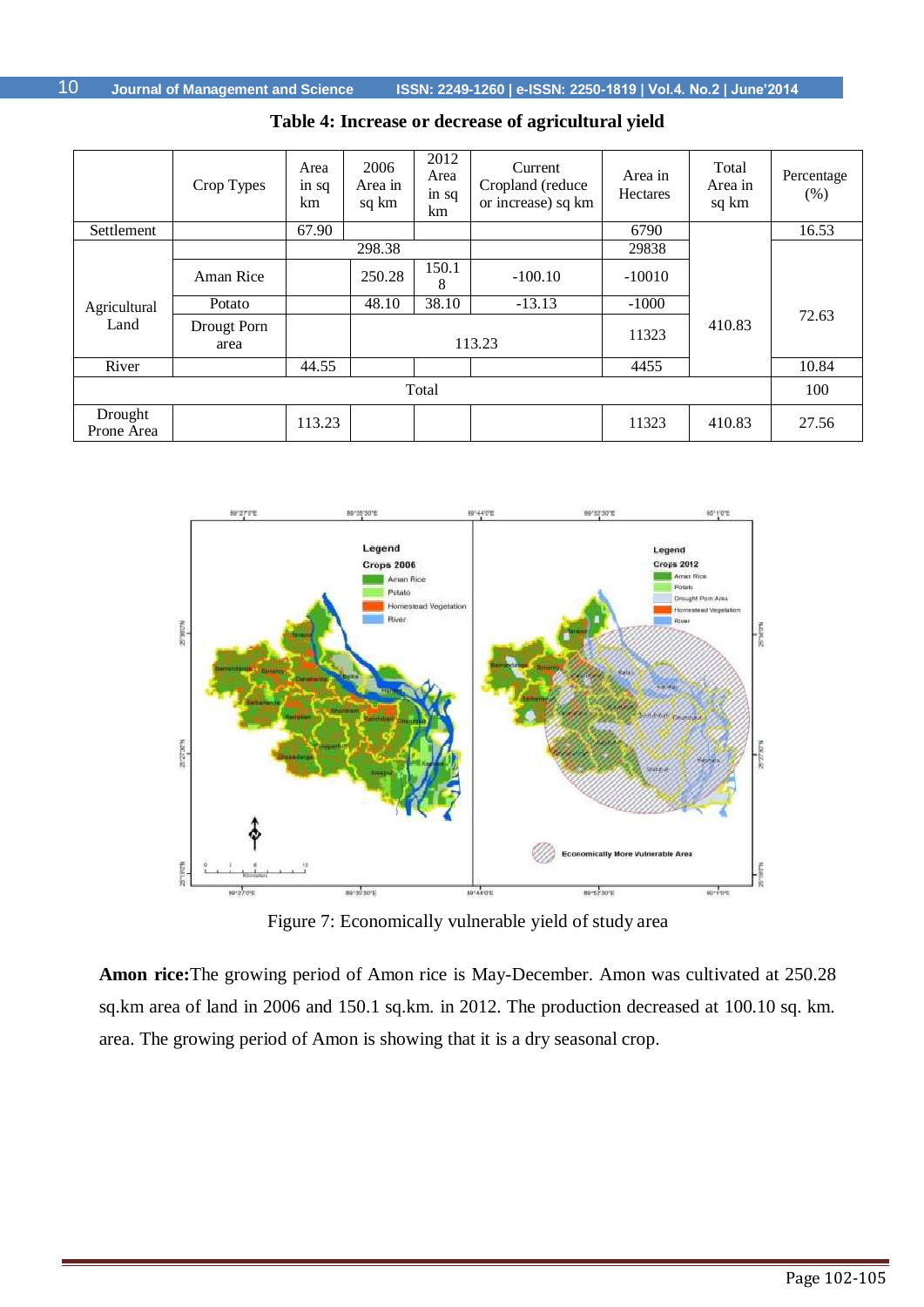**Journal of Management and Science ISSN: 2249-1260 | e-ISSN: 2250-1819 | Vol.4. No.2 | June'2014**

|                 | Table 9. Economic losses and damages on agricultural crops |                            |                       |                 |  |  |  |  |  |  |  |
|-----------------|------------------------------------------------------------|----------------------------|-----------------------|-----------------|--|--|--|--|--|--|--|
| Type of crop    | Production Per acer                                        | <b>Production Per acer</b> | Increase<br><b>or</b> | Price<br>Market |  |  |  |  |  |  |  |
|                 | $(in \, mon), 2006$                                        | (in mon), 2012             | decrease              | per mon         |  |  |  |  |  |  |  |
|                 |                                                            |                            |                       | (in taka)       |  |  |  |  |  |  |  |
| Boro paddy      | 75                                                         | 68                         | $-7$                  | 500-700         |  |  |  |  |  |  |  |
| Aman paddy      | $40 - 45$                                                  | 38                         | $-7$                  | 700-800         |  |  |  |  |  |  |  |
| Jute            | $30 - 35$                                                  | 15                         | $-20$                 | 1800-2200       |  |  |  |  |  |  |  |
| Mustard         | 18                                                         | 12                         | -6                    | 2000-2400       |  |  |  |  |  |  |  |
| Potato          | 80                                                         | 65                         | $-15$                 | 400-500         |  |  |  |  |  |  |  |
| Paul<br>(mushur | 8                                                          | 6                          | $-2$                  | 3000-3200       |  |  |  |  |  |  |  |
| dal)            |                                                            |                            |                       |                 |  |  |  |  |  |  |  |
| Lades finger    | $20 - 25$                                                  | 17                         | $-8$                  | 800-1000        |  |  |  |  |  |  |  |
| Green chili     | 45                                                         | 36                         | $-9$                  | 1500-1800       |  |  |  |  |  |  |  |
| peanut          | 1.45 metric ton                                            | 1.15 metric ton            | $-.30$                | 3500-4000       |  |  |  |  |  |  |  |
|                 |                                                            |                            |                       | mon             |  |  |  |  |  |  |  |

**Table 5: Economic losses and damages on agricultural crops**

Now a day's Science and technology have great impact on agricultural sector. Farmers use this technological method in their cultivation sector and upgrade the production rate and quality of product. But this technological enhancement has not reach in all the area of the country and some area are still nowlag behind. Although having all of this facility the main factor which pulling us back is the environment. For temperature rise and scarcity of water the production rate are decreasing and farmers are becoming unwilling to cultivate those types of crops. On the above table the decreased rate of several crops production are shown. The table also showing us the increase or decrease of production rate between two years as 2006 and 2012.

**Boropaddy**: In 2006 the production rate of Boro paddy was 75 mon per acre, but in 2012 the production rate decreased at 7 mon which was estimated 68 mon per acre. The market price of Boro paddy is 500-700 taka per mon.

**Amanpaddy**:The above table representing that the production rate of Amon paddy was 40-45 mon per acre in 2006. The production amount decreased in 2012 which stands 38 mon per acre, and the market price is 700-800 taka per mon.

**Jute**: Jute plays a vital role in our economy which called "Golden Fiber" to earning foreign currency. But today the cultivation rate is decreasing. In 2006 the production rate of jute was 30- 35 mon per acre which decreased with an amount of almost 20 mon in 2012 estimated that 15 mon per acre. The market price of jute is 1800-2200 taka per mon [9].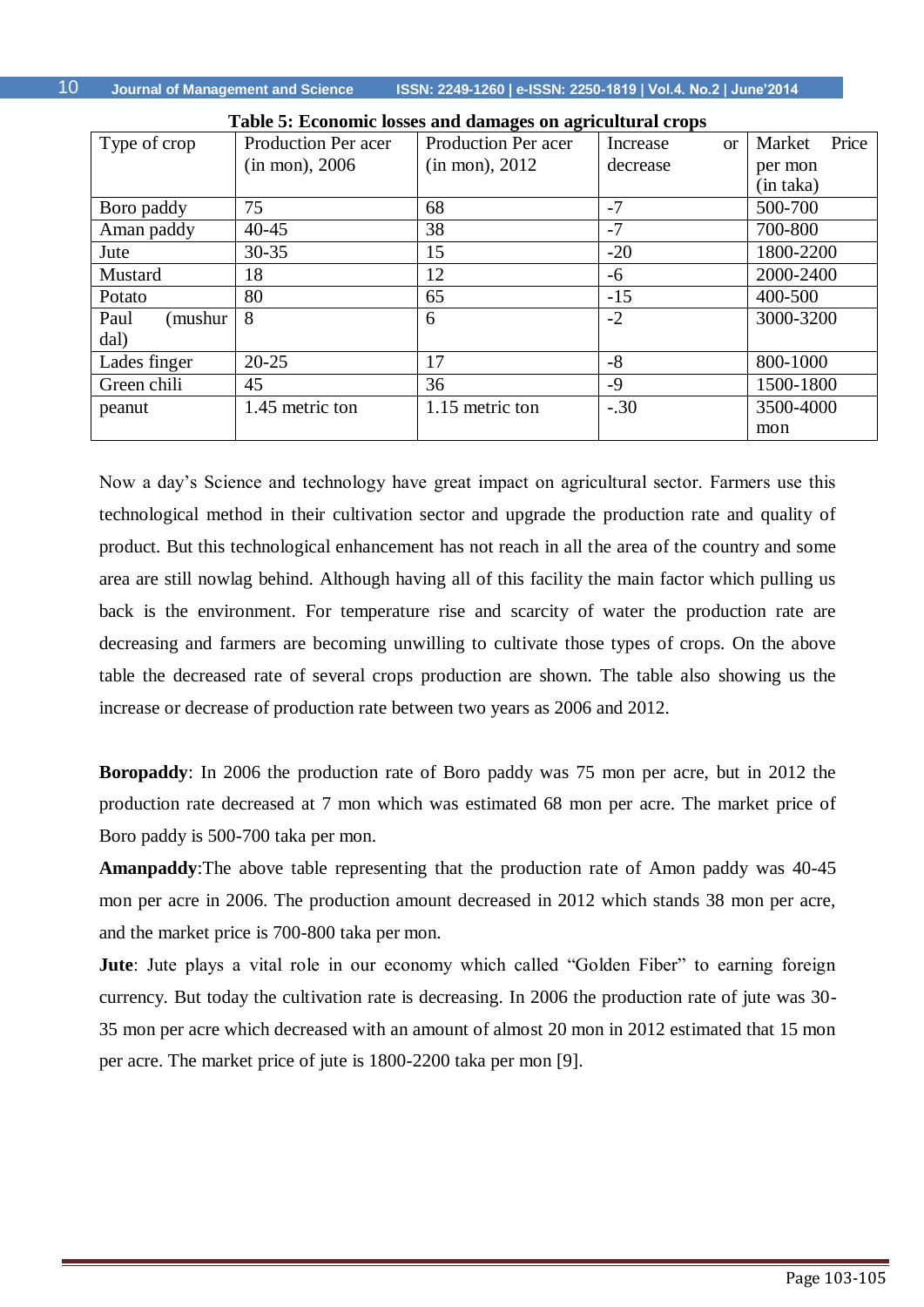**Mustard**: Mustard production rate was 18 mon and 12 mon per acre respectively in the year of 2006 and 2012. This estimation showing that production rate is lowering gradually. Market price of mustard crops is ranging from 2000-2400 taka per mon.

**Potato**:Potato production rate in 2006 was 80 mon per acre which is the highest produced crops among others crops. But with the next 6 years the production rate decreased at the rate of 15 mon per acre which estimated as 65 mon per acre in 2012. The market price of potato is 400-500 taka per mon which is the lowest price among all other crops.

**Paul (mushur dal):** From the above table it is noticed that, Paul production rate was very low in 2006 and 2012 respectively at the amount of 8 and 6 mon per acre. Market price is high comparing with production rate. Price is 3000-3200 taka per mon.

**Lades finger:** In 2006 the production rate of Lades finger was 20-25 mon per acre and in 2012 production rate was 17 mon per acre, the decrease amount is 8 mon per acre. Market price of Lades finger is 800-1000 taka per mon.

**Green chili:** The production rate of Green chili was 45 and 36 mon per acre respectively in the year of 2006 and 2012. The price of chili is 1500-1800 taka per mon.

**Peanut:** Peanut production rate was 1.45 metric ton in 2006 and 1.15 metric ton in 2012 which amount decreased at the rate of .30 metric ton. Among all other crops the market price of peanut is highest price as 3500-4000 taka per mon.

**CONCLUSION:** Wrestling with force of nature is illogical but with the consequences of natural disaster is our human ethics. Livelihood of rural poor people remains poor and getting below standard with a recurrent timeline. Sundarganj Upazila of Gaibandha district is one of the most vulnerable Upazila which prolongs drought. Lack of irrigation facilities and ground water scarcity makes agricultural yield gradually descending and its impact on our countries economy. In this paper, it is estimated that there are 11323 hectare agricultural yields are facing water scarcity whereas the total number of agricultural yields is about 29838 hectres [9]. Moreover various strategies aimed at reducing extreme vulnerabilities of drought might be seed selection, planting regimes, emergency preparedness, proper land use management and disaster preparedness. Local